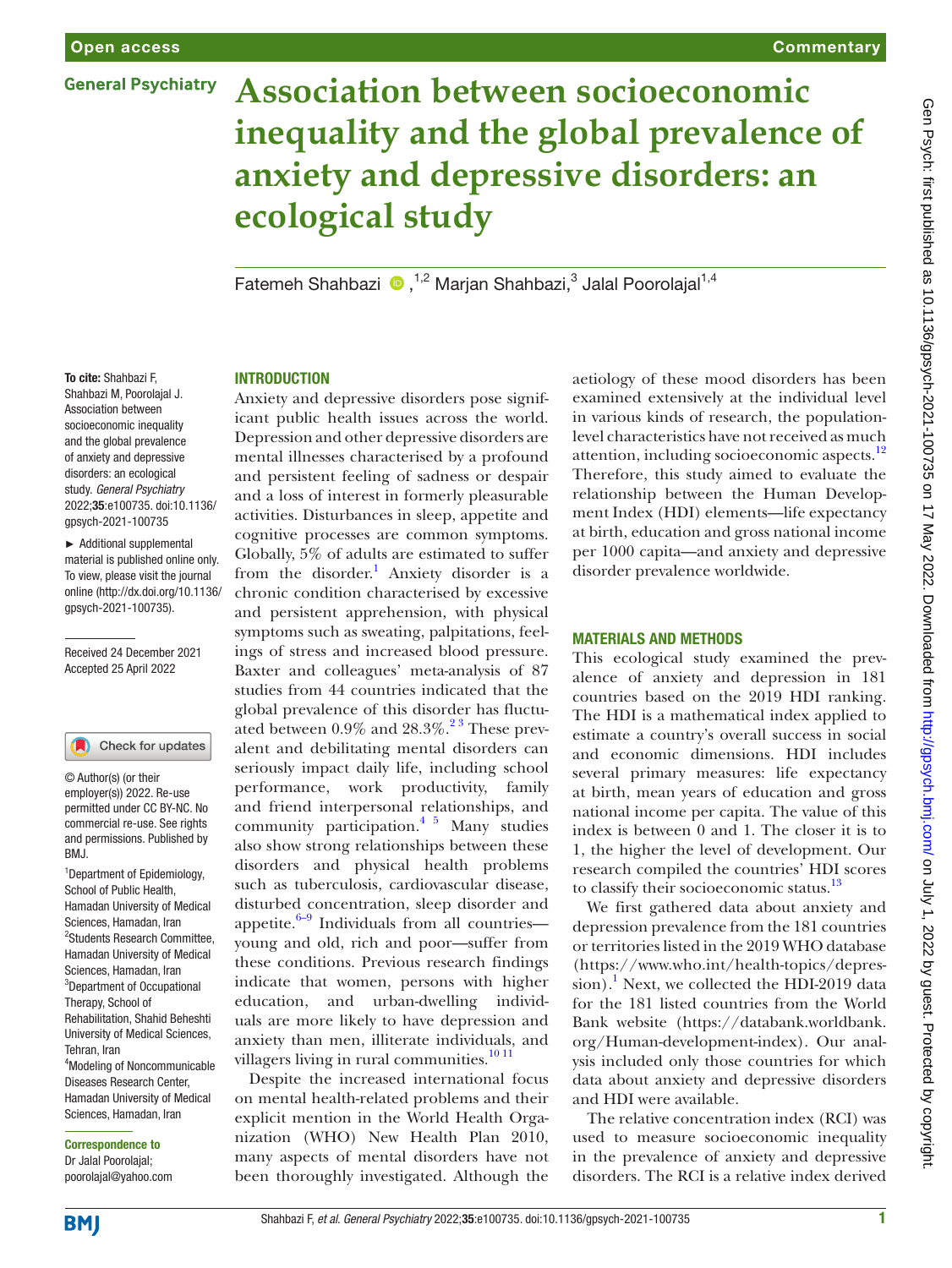## General Psychiatry

from a concentration curve (CC), which measures socioeconomic inequality in ordinal variables and groups. For example, in the CC, the proportion of anxiety and depressive disorder prevalence (y-axis) was plotted against the cumulative proportion of the population ranked by the HDI (x-axis). The CC begins with the lowest HDI levels on the left and ends with the highest HDI levels on the right. This relative measure ranges from +1 (depression and anxiety wholly concentrated among countries with high HDI) to −1 (depression and anxiety wholly concentrated among countries with low HDI). The 0 value in this index indicates the absence of inequality. When the RCI equals 0, there is no socioeconomic inequality in the anxiety and depression prevalence across countries with different levels of HDI. When the CC rises over the diagonal, the RCI is negative, indicating the outcome is concentrated between countries with low levels of HDI. When the CC falls under the diagonal line, the RCI is positive, indicating the outcome is disproportionately concentrated among countries with higher levels of  $HDI$ <sup>14</sup> A linear regression model was used to investigate the relationship between HDI and the prevalence of anxiety and depression. In the regression model, the β coefficient is the degree of decrease or increase in anxiety and depressive disorder prevalence for every 1 unit increase in the HDI level. The level of 0.05 was considered statistically significant. Data were analysed using Stata software V.16.

#### **RESULTS**

The association of HDI and its components with anxiety and depression prevalence was assessed by a linear regression model and presented in [table](#page-1-0) 1. This model indicated that the prevalence of anxiety and depressive disorders significantly increased as life expectancy at birth, mean years of education, gross national income and HDI level increased (all p-values<0.05). The scatter plots displayed in [figure](#page-1-1) 1 showed the positive relationship between the countries' HDI rankings and anxiety and depressive disorder prevalence, indicating the tendency for higher prevalence of these mental disorders in countries with higher HDI rankings.



<span id="page-1-1"></span>**Figure 1** Scatter plots for the relationship between the Human Development Index (HDI) and anxiety/depressive disorder prevalence (0=lowestHDI; 1=highestHDI).

The CC results that examined socioeconomic disparity in the outcomes assessed in this research were shown in [figure](#page-2-0) 2. In this figure, the horizontal axis represents the cumulative percentage of the countries ranked by HDI. A score of 0 indicates the lowest HDI rating, and a score of 1 indicates the highest HDI rating. The vertical axis indicates the percentage of anxiety and depression prevalence corresponding to the cumulative percentage of the HDI. The RCI and 95% CI were 0.43 (0.04 to 0.82) for anxiety disorder and 0.45 (0.03 to 0.86) for depressive disorder. The positive value of the RCI and the position of the CCs under the equity line indicated that anxiety and depression disorders are concentrated in countries with a high HDI ranking. According to [figure](#page-1-1) 1, 20% of the world's population that ranked lowest in HDI accounted for approximately 15% of anxiety and depressive disorders worldwide. On the other hand, 20% of the world's population in the highest-ranked HDI accounted for more than 30% of these two disorders worldwide (ie, more than two times the prevalence of the low HDI countries). Alternatively, the poorest 30% of the world's population accounted for 18% of global anxiety and depressive disorders.

<span id="page-1-0"></span>Table 1 The association between anxiety and depressive disorder prevalence and the Human Development Index (HDI) and its components

|                          | <b>Anxiety prevalence</b> |                         |         | <b>Depression prevalence</b> |                    |         |
|--------------------------|---------------------------|-------------------------|---------|------------------------------|--------------------|---------|
| <b>Variables</b>         | $\mathbf{B}^*$            | CI                      | P value | $\mathbf{B}^*$               | <b>CI</b>          | P value |
| Life expectancy at birth | 0.82                      | $0.60 \text{ to } 1.03$ | < 0.001 | 0.46                         | $0.31$ to $0.62$   | < 0.001 |
| Mean years of education  | 1.52                      | $0.97$ to 2.06          | < 0.001 | 1.32                         | 0.96 to 1.68       | < 0.001 |
| Gross national income    | 0.0001                    | 0.00008 to 0.0003       | < 0.001 | 0.0001                       | 0.00004 to 0.00017 | 0.002   |
| <b>HDI</b>               | 37.46                     | 26.79 to 48.14          | < 0.001 | 25.79                        | 18.37 to 33.23     | < 0.001 |

p<0.05=statistical significance.

\*β coefficient=thedegree of decrease or increase in anxiety and depressive disorder prevalence for every 1 unit increase in the HDI level.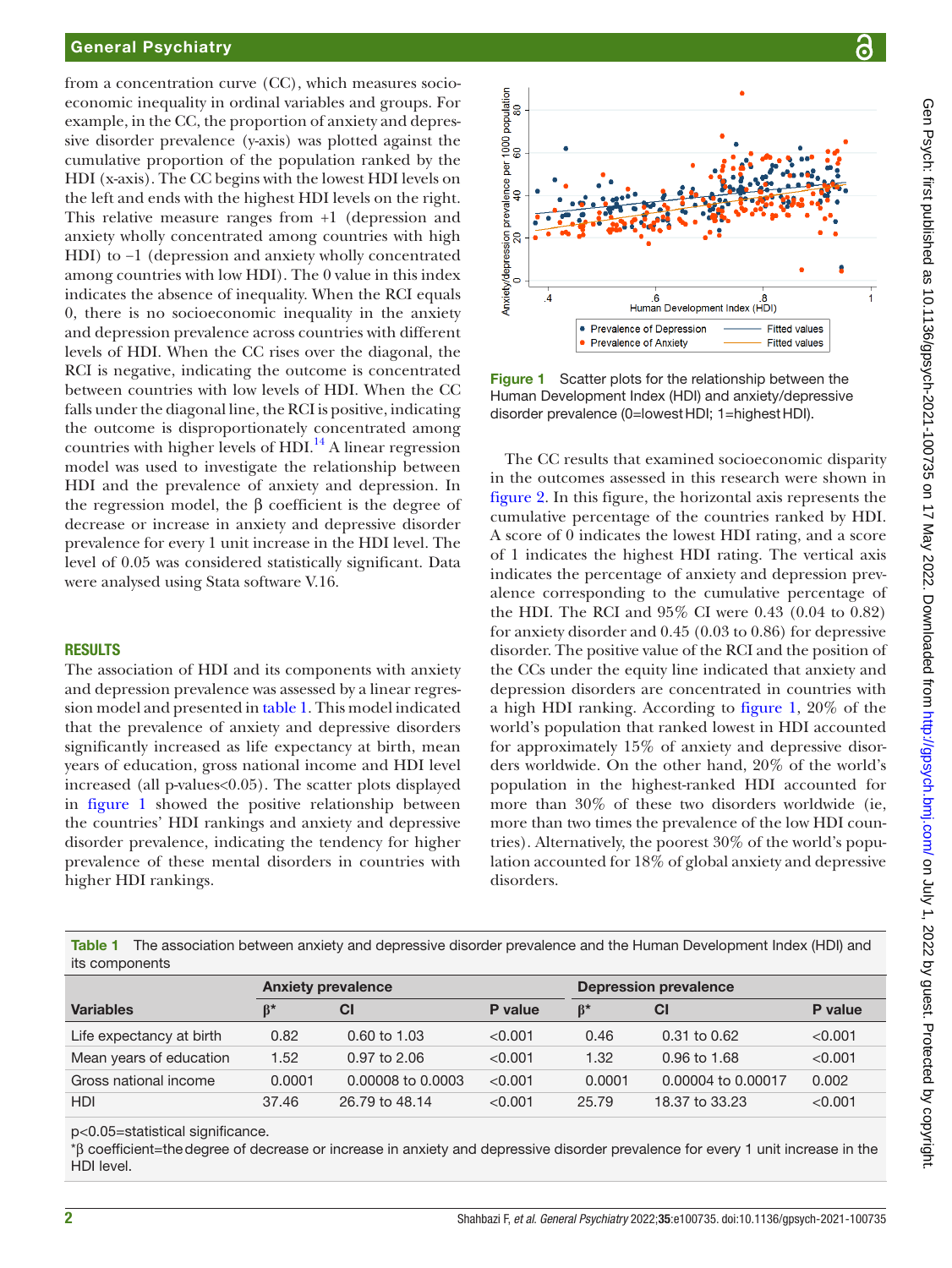

<span id="page-2-0"></span>Figure 2 Concentration curve for measuring socioeconomic inequality in the prevalence of anxiety and depressive disorders ranked by Human Development Index (HDI) cumulative percentage of the countries worldwide.

## **DISCUSSION**

This ecological study was conducted to assess socioeconomic inequality in anxiety and depressive disorder prevalence based on HDI ranking. Our results indicated that the prevalence of anxiety and depressive disorders increased as HDI and its components increased. This disproportionately concentrated prevalence of anxiety and depressive disorders in regions with high HDI can be attributed to the high degree of accessibility to mental healthcare services and, consequently, the accurate recording of high rates of anxiety and depressive disorders. On the other hand, in countries with low HDI, the limited access to diagnostic services, screening tests for mental disorders, and medical care may lead to fewer documented cases of anxiety and depressive disorders. Moreover, most low-income and middle-income countries' disease recording and reporting systems are imprecise, leading to the under-reporting of illnesses, especially those disorders such as mental illness, which are socially stigmatised.<sup>[15 16](#page-3-8)</sup>

Life expectancy at birth is one of the measures of HDI. Increased life expectancy in a society indicates an increase in the elderly population. Numerous research studies have reported a higher incidence and prevalence of anxiety and depressive disorders among the ageing population. In older people, chronic diseases, various infections, psychosocial problems, economic poverty, disability, isolation, and deprivation increase the susceptibility to depression and anxiety in already vulnerable older adults.<sup>[17](#page-3-9)</sup>

The results from the linear regression model indicated that an increase in the mean years of education led to a rise in the prevalence of anxiety and depressive disorders. We can justify this finding by saying that the prevalence rate may increase with increasing health knowledge, awareness of initial signs of the disease and early detection.<sup>18</sup>

There were some limitations in this study. First, exposure is measured at an aggregate level, so we must be careful to interpret the results on the aggregate level, not at the individual level, to avoid ecological fallacies.<sup>19</sup> The second limitation is the shortcoming of not measuring the impact of confounding variables in this study. Due to these limitations, this study's results cannot be used for causal relationships, but they can guide hypotheses. The third limitation was the lack of access to sex and age data; thus, we could not adjust the RCI based on these variables. However, the most important strength of this study was that it was conducted at the global level and analysed information from more than 90% of the world's countries.

### **CONCLUSION**

This study showed that the prevalence of anxiety and depressive disorders is mainly concentrated in countries with a higher level of HDI, which would indicate that these mental illnesses become more pervasive as the countries become more highly developed. However, the confounding relationship between socioeconomic inequality and the prevalence of these two mental disorders should be prioritised in further investigations and given special attention by global health policymakers to understand this conundrum better. Notably, the prevalence rates of anxiety and depressive disorders across developing countries suffer from under-reporting due to poor health education, difficulties in seeking healthcare, delayed identification of mental illness and misdiagnosis. In addition, the identification and reporting of anxiety and depressive disorders vary according to HDI levels because of the intense stigma attached to diagnostic labels and seeking mental healthcare in the poor HDI quintiles of the low-income and lower middle-income countries. In the future, individual-level studies designed with different analytical methodologies should be used for low-income and lower middle-income countries to more accurately measure the overall prevalence of mental disorders and their relationship to socioeconomic status.

Contributors FS contributed to the study concept and design, acquisition, analysis and interpretation of data, and to drafting of the manuscript. JP contributed to the study concept and design and revising the manuscript. MS contributed to data preparation and preparation of the first draft of the manuscript.

**Funding** The authors have not declared a specific grant for this research from any funding agency in the public, commercial or not-for-profit sectors.

Competing interests None declared.

Patient consent for publication Not required.

Ethics approval This research did not involve direct human participants; the data were extracted from the WHO website and the World Bank dataset.

Provenance and peer review Not commissioned; externally peer reviewed.

**Open access** This is an open access article distributed in accordance with the Creative Commons Attribution Non Commercial (CC BY-NC 4.0) license, which permits others to distribute, remix, adapt, build upon this work non-commercially, and license their derivative works on different terms, provided the original work is properly cited, appropriate credit is given, any changes made indicated, and the use is non-commercial. See: [http://creativecommons.org/licenses/by-nc/4.0/.](http://creativecommons.org/licenses/by-nc/4.0/)